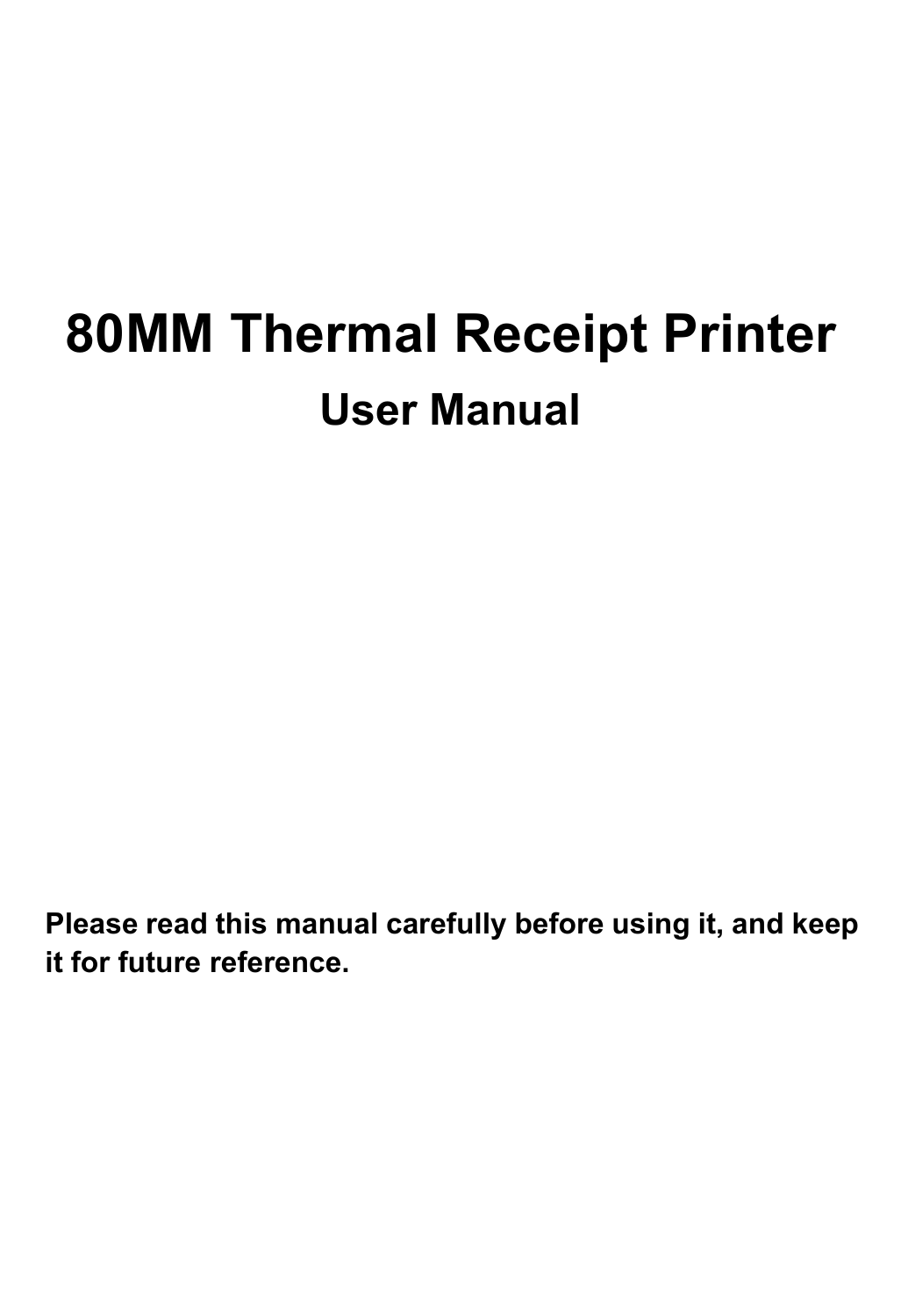#### **About this manual**

Thank you for your purchase of our company's 80MM thermal printer.

This manual can help you learn to use this product. Please read this manual before use, and safekeeping, so that all the use of this product can read it.

#### **Note**

Due to our constant efforts to improve and upgrade the product's function and performance, our company reserves the right to change the hardware and software specifications in the manual without prior notice.

If you find any errors or missions in the contents of this manual, please tell us or our agent, thank you very much.

Without the prior written permission of our company, the contents of the relevant manual attached to the product shall not be reproduced, transmitted, transcribed, stored, etc.

#### **Statement**

This product is type A product, may cause the radio interference in the living environment, in this case, the user need to protect the interference with effective protection measures.

#### **Safety tips**

●Do not disassemble the printer personally, Please read this manual before use.

●The printer should be installed in a solid place to avoid vibration or impact damage to the printer.

●Do not store and use the printer in the environment of high temperature, high humidity, and heavy pollution.

I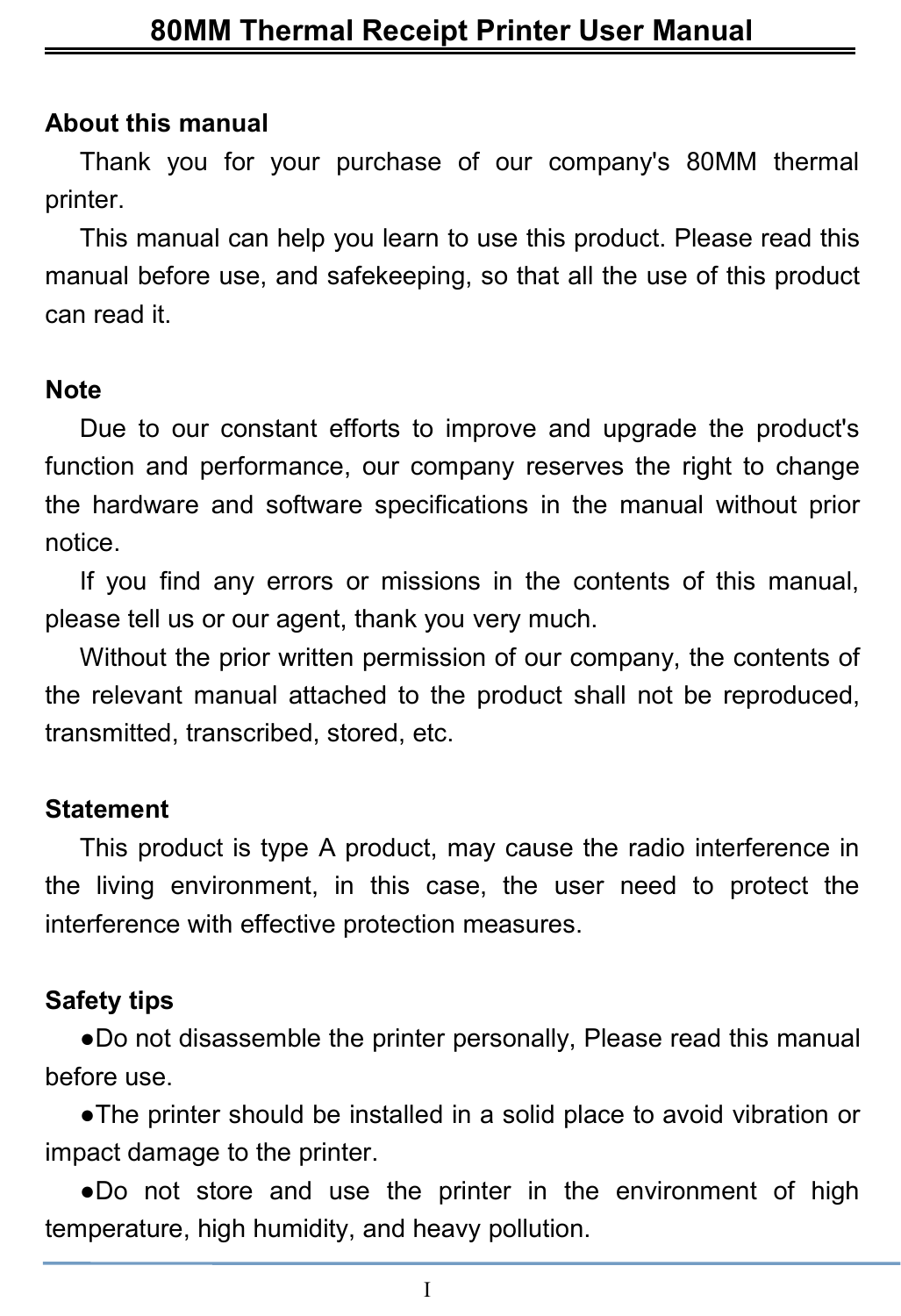●The power adapter of the printer should be connected to the grounding socket, should be avoided to connected to the same socket with large motor or other can lead to voltage fluctuation equipments, or may lead abnormal to printer and even damage to the printer.

●Please use the standard power adapter to the printer.

●When plug connection line, please make sure the printer power is closed.

●When the printer is printing, please do not open the paper cover, otherwise it may cause unexpected situation, and even damage the printer.

●After printing, print head is still at high temperature, Please do not touch, to avoid burn.<br>●Please do not use dissolved substances, such as: benzene, thinner

or alcohol wipe to clean the printer casing. At the same time, please do not use corrosive chemicals and detergent to contact printer. To avoid damage to the printer.

●Please use our company approved or regular factory produced printing paper, otherwise it may lead to poor print quality, and even damage the printer core.

●Thermal printing paper printing letter save time is related to thermal printing paper quality, if you want to print the long-term preservation bills, please choose a long-term thermal paper.

●The printer is only suitable for using in the altitude below 2000M.

●The printer is only suitable for use in non tropical climates.

#### **Application Area:**

- ●Electronic cash register POS system printing
- ●Electronic transfer system printing
- ●Sports, postal, civil aviation bill printing
- ●Query, service system bill printing
- ●Catering industry bill printing
- ●Tax bill printing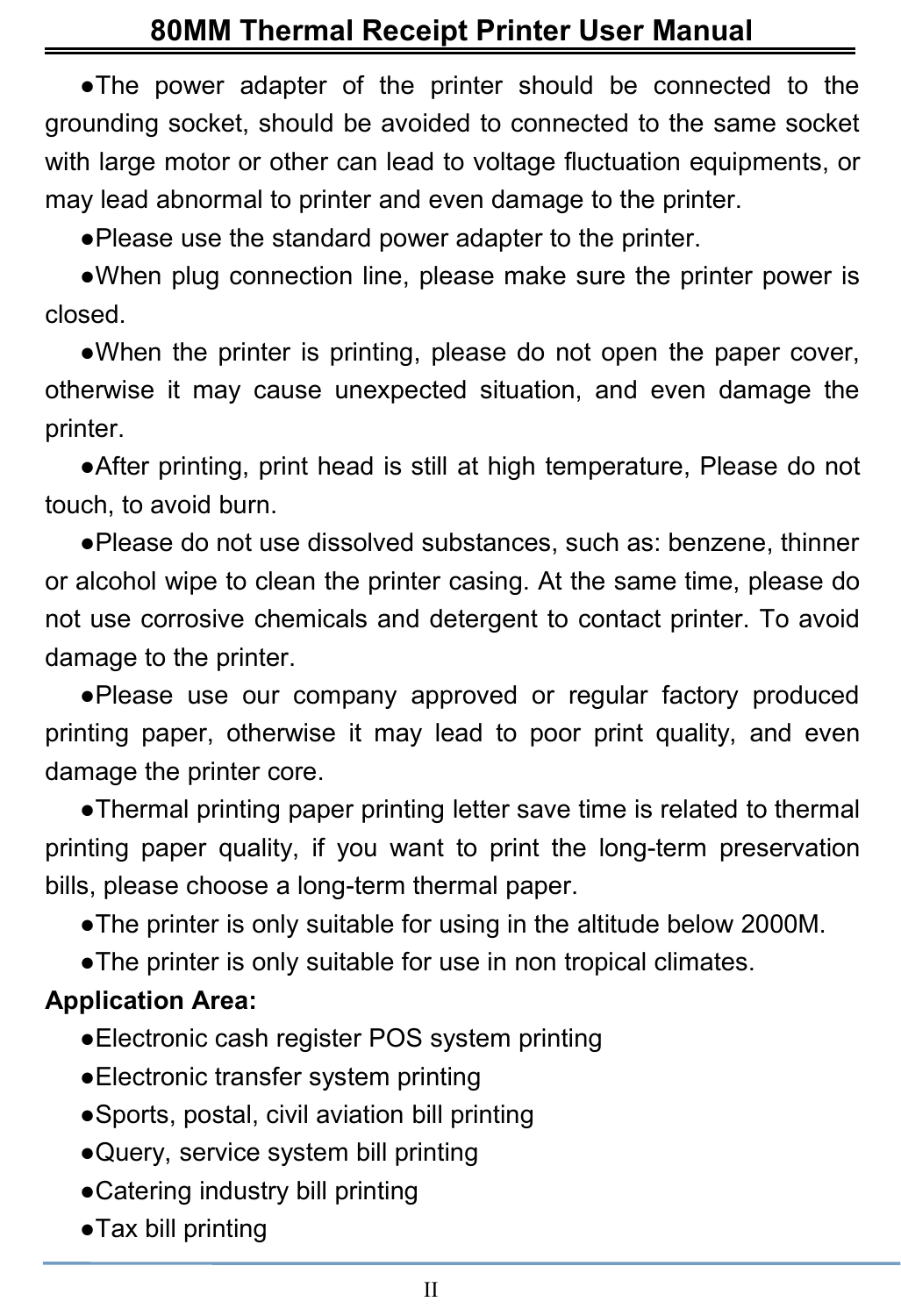#### **Package:**

- ●Printer 1PC
- ●Standard power adapter (including power line) 1SET
- ●Paper roll 1ROLL
- ●Data line 1PC
- ●User manual 1PC
- ●Driver CD 1PC

# **Printer Features**:

●300 mm / second ultra high-speed printing, improve the printing efficiency

●Excellent waterproof, anti - oil, anti-dust structure design

●Support wall hanging function, meet the special environment printing

●Movable baffle design, support 80MM, 58MM different width of the paper roll printing

- Support 80MM large diameter roll
- ●Support kitchen printing and Internet printing
- ●Support printer monitoring function, to avoid losing bills
- ●Using 100M Ethernet, connect printer faster, to avoid losing bills
- ●Recover printing after netwok disconnection,to avoid losing bills
- ●2048K super input buffer, to avoid losing bills
- ●Support LOGO Graphical download and print
- ●Support 1D,2D bar code printing
- ●Support order come remind and error alarm
- ●Support Multi language printing
- ●Optional Rich interface:

USB,Internet(100M),COM,WIFI,Bluetooth(Optional combination)

- ●Compatible with ESC/POS print instruction mode
- ●Support Windows, Linux, Android and IOS system printing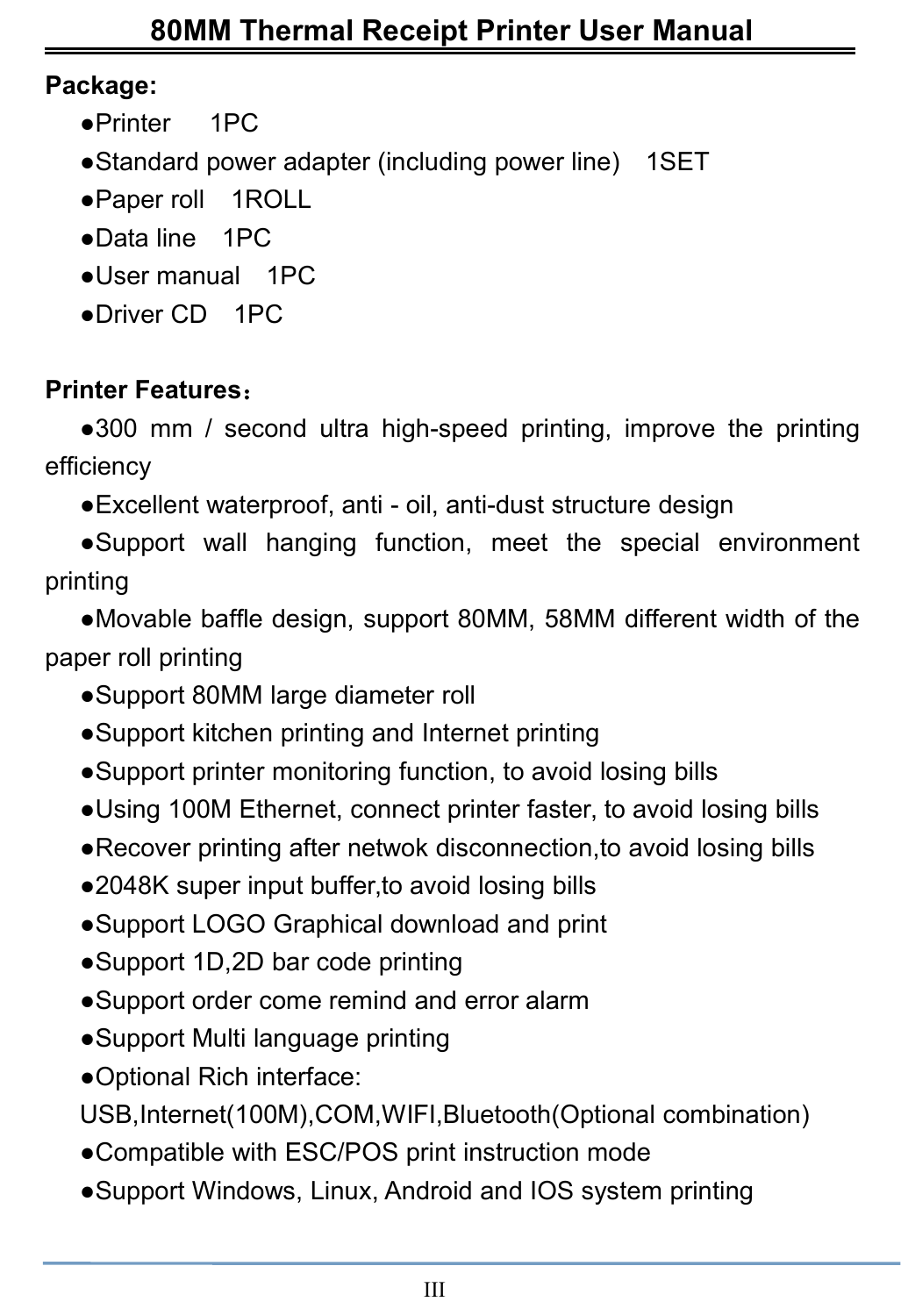#### **Printer Parameters:**

| <b>Item</b>         |                        | <b>Parameters</b>                                                                                                                                                      |  |  |
|---------------------|------------------------|------------------------------------------------------------------------------------------------------------------------------------------------------------------------|--|--|
|                     | <b>Printing Method</b> | <b>Thermal Line</b>                                                                                                                                                    |  |  |
| Print<br>parameters | Printing width         | 72mm                                                                                                                                                                   |  |  |
|                     | Resolution             | 576/512 Dots/Line (8dots/mm,203dpi)                                                                                                                                    |  |  |
|                     | Print speed            | 300mm/Second                                                                                                                                                           |  |  |
|                     | Interface<br>Optional  | USB, COM, Ethernet(100M), WIFI, Blueto<br>oth(Optional combination)                                                                                                    |  |  |
|                     | Line Spacing           | 3.75mm ( Can adjust line spacing by<br>command)                                                                                                                        |  |  |
|                     | Line No.               | FontA-48Lines<br>FontB-64Lines<br>Simple or traditional Chinese-24 lines                                                                                               |  |  |
|                     | Character              | Standard<br>GB18030<br>simplified<br>$\prime$<br>traditional Chinese Fonts                                                                                             |  |  |
|                     | <b>Character Size</b>  | ANK character,<br>Font A:1.5×3.0mm (12×24 dots);<br>Font B:1.1×2.1mm(9×17dots)<br>Simplified/Traditional<br>Chinese<br>3.0×3.0mm(24×24 dots)                           |  |  |
| Barcode             | Extended               | PC437, Katakana, PC850, PC860, PC863,<br>PC865, West<br>europe, Greek, Hebrew,<br>East Europe,<br>Iran, WPC1252, PC866,<br>PC852, PC858, Iran II, Latvian, Arabic, PT1 |  |  |
| Character           | character set          | 51,1251, PC737, WPC, 1257, Thai,<br>Vietnam, PC864, PC1001, (Latvian), (PC1<br>001),(PT151,1251),(WPC1257),<br>(PC864), (Vietnam), (Thai)                              |  |  |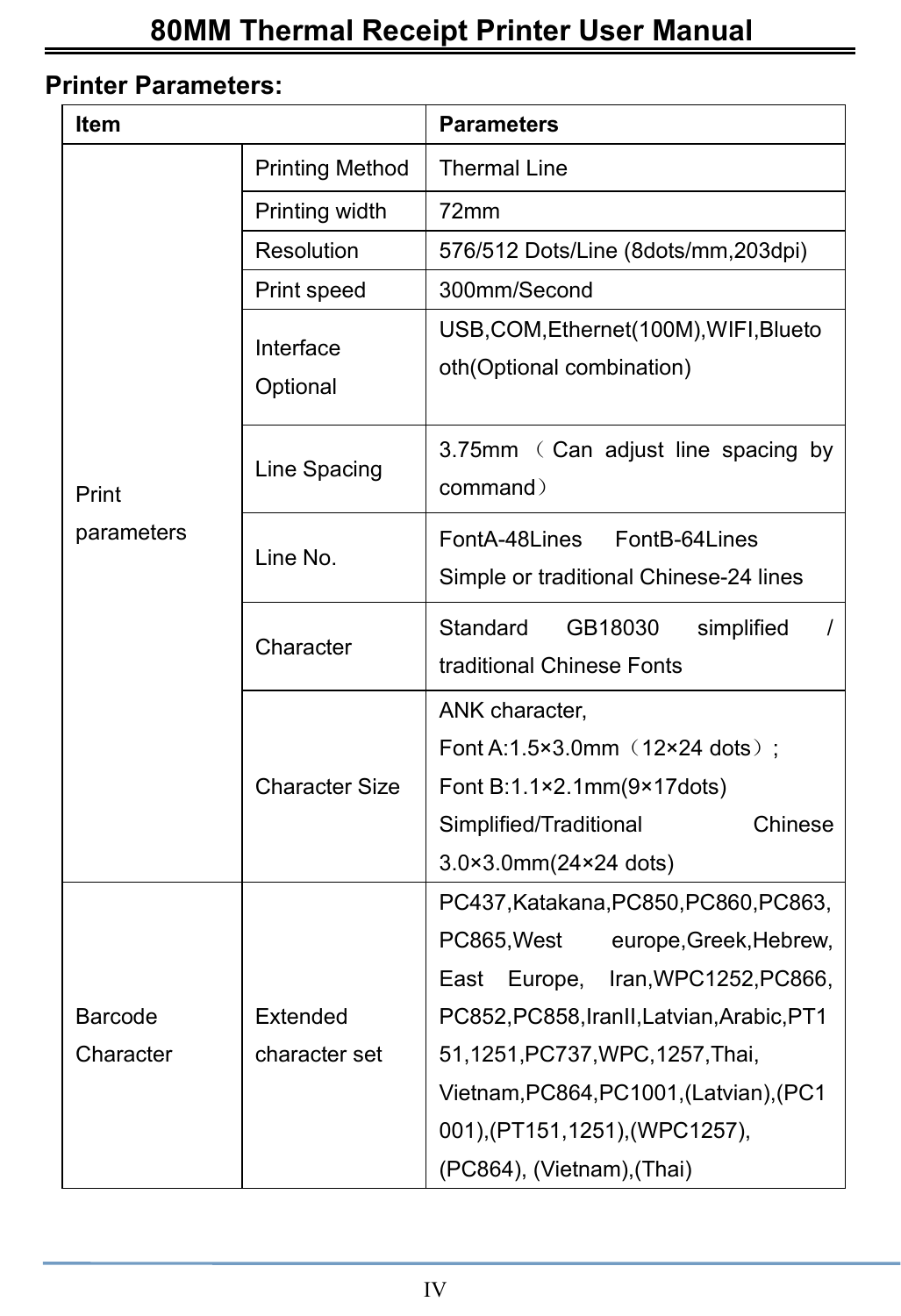|                   |                          | 1D bar code:                               |  |
|-------------------|--------------------------|--------------------------------------------|--|
|                   |                          | UPC-A/UPC-E/JAN13(EAN13)/JAN8(E            |  |
|                   | Bar code                 | AN8)/CODE39/ITF/CODABAR/CODE93             |  |
|                   |                          | /CODE128                                   |  |
|                   |                          | 2D barcode: QRCODE                         |  |
| Graphics          | Graphics                 |                                            |  |
| printing          | printing                 | Supports bitmap download and print         |  |
| Cutter            | <b>Cutter Function</b>   | Full cut/Half cut                          |  |
|                   | <b>Type</b>              | Thermal                                    |  |
| Paper             | Width                    | 79.5±0.5mm                                 |  |
|                   | Diameter                 | ≤80mm                                      |  |
|                   | Feed method              | Easy feed(Clameshell feed)                 |  |
| Print<br>commands | Commands                 | ESC/POS                                    |  |
|                   |                          | Input: AC 100V-240V,50~60Hz                |  |
|                   | Power Adaptor            | Output: DC 24V/2.5A                        |  |
| Power             | Cash<br>Drawer<br>output | <b>DC 24V/1A</b>                           |  |
|                   | Input Buffer             | 2048K bytes                                |  |
| <b>Buffer</b>     | NV Flash                 | 256K bytes                                 |  |
| physical          | Weight                   | 1.2 <sub>K</sub> G                         |  |
| characteristics   | Dimension                | 186*145*133(MM)                            |  |
| Environment       | Working                  | Temp:5~45°C, Humidity:10~80%               |  |
|                   | Storage                  | Temp:-10~50 °C ,Humidity:10~90%(No<br>dew) |  |
| Reliability       | Print Head Life          | 100KM (print density≤12.5)                 |  |
| parameter         | <b>Cutter Life</b>       | 1000,000times                              |  |
|                   | Supported                | Android, IOS, Linux, Win2000, Win2003, W   |  |
| Software          | System                   | inXP, Win7, Win8, Win8.1, Win10            |  |
|                   |                          |                                            |  |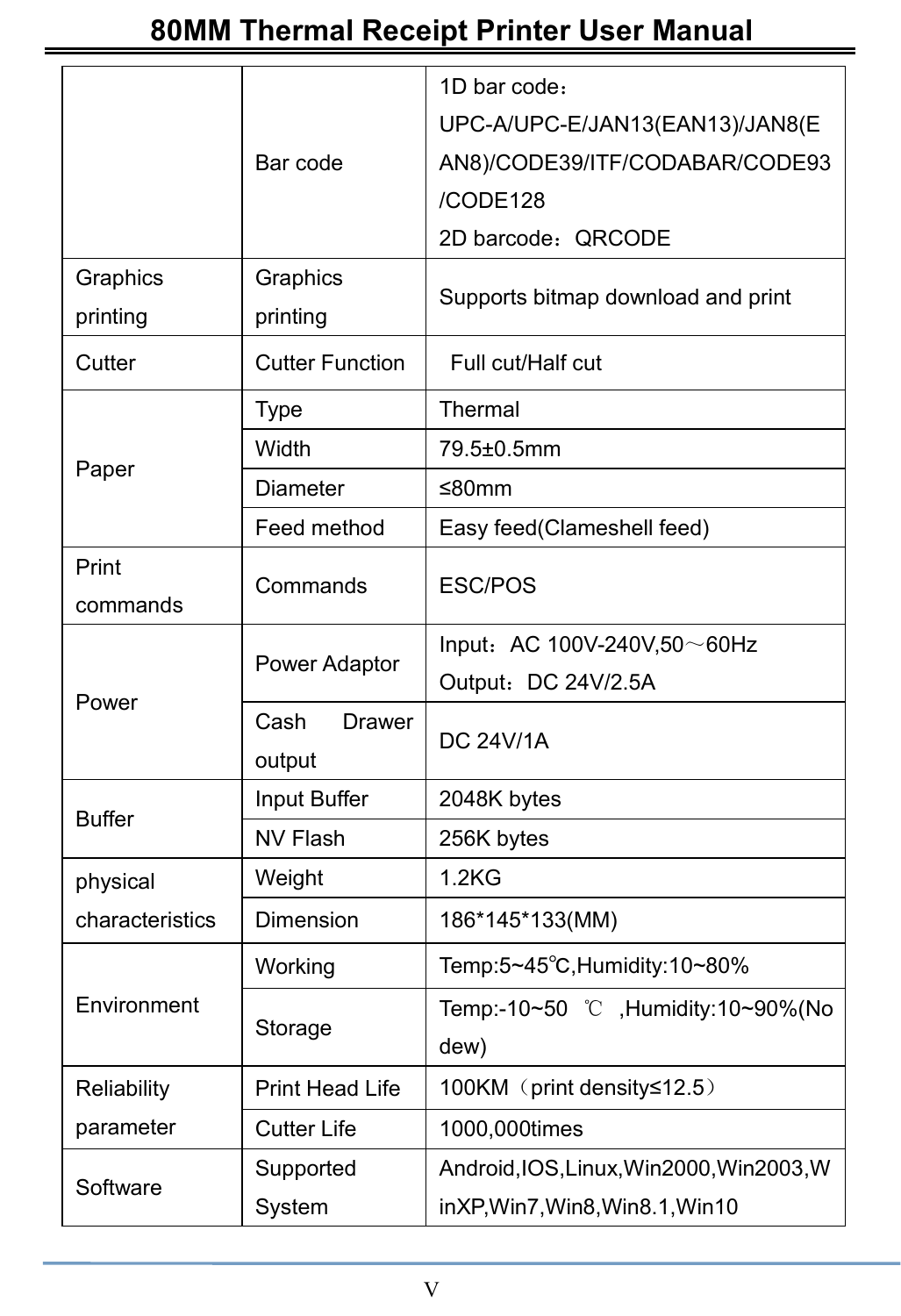#### **Printer connection:**

1 connect the power adapter cable to the printer power supply interface.

2 connect the data cable to the printer's interface.

3 the cashier drawer cable connected with printer interface .



#### **Install the print paper**

80MM series thermal printer using 58MM thermal paper, using easy paper structure, convenient to install paper.

1 Pressing down the cover open button, open the printer cover

2 Put thermal print paper in the paper holder according to the pic below

- 3 Pull a little paper out of the warehouse
- 4 tear excess printing paper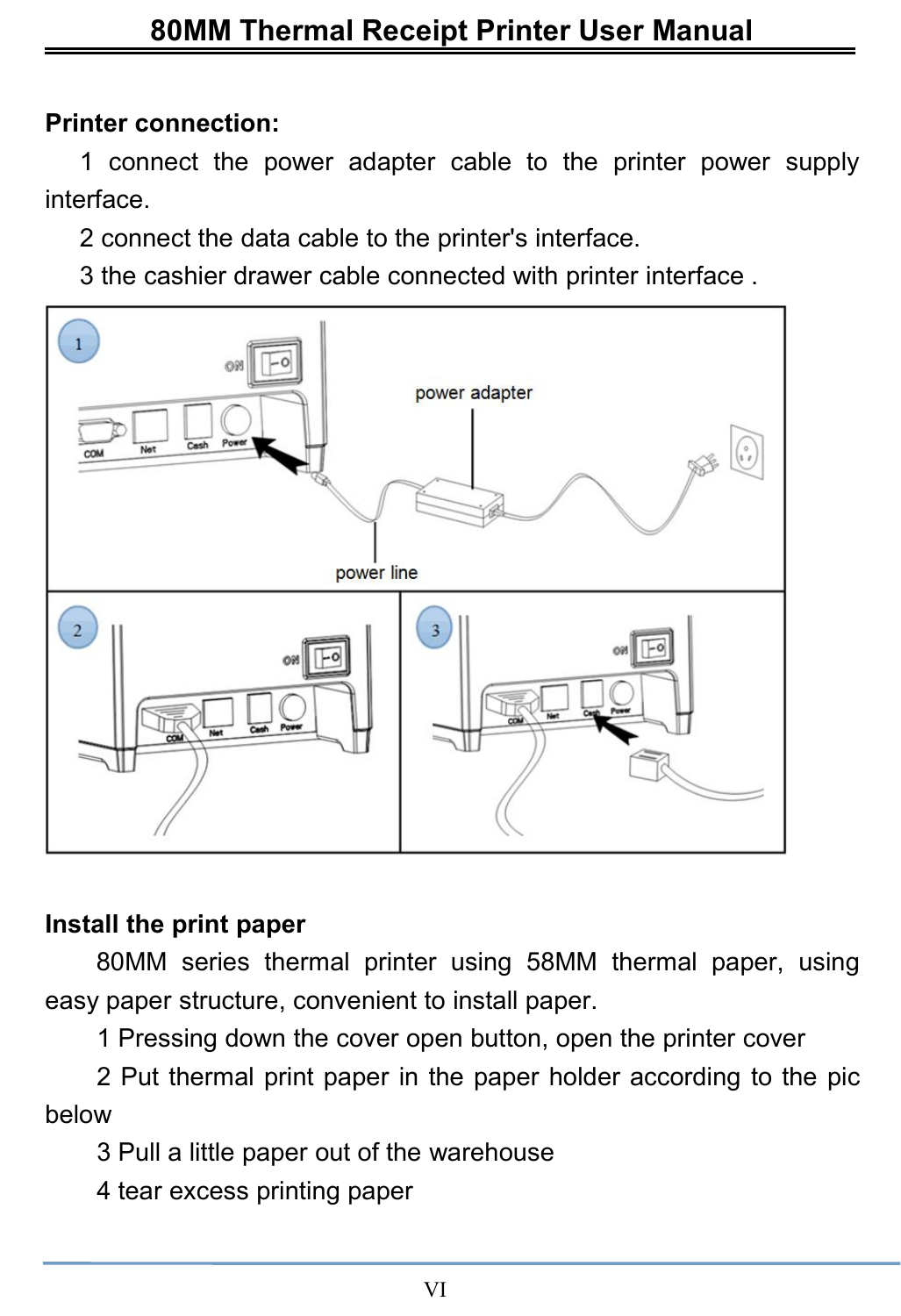

Note: take care of the roll direction, if reverse direction, the content won't be print out.

#### **Switch, key name, indicator and function**

#### **1 powerswitch**

The switch can turned on and off the printer power supply.

#### **2 (feed) key (FEED)**

Press the button can feed, if keep on press this button will continued to feed.

# **3 (short paper) light (Paper)**

This indicator and the Error lamp flashing at the same time indicates that the printer is short of paper, this indicator and the Error lamp off means the printer has paper.

# **4 (power) lamp (power)**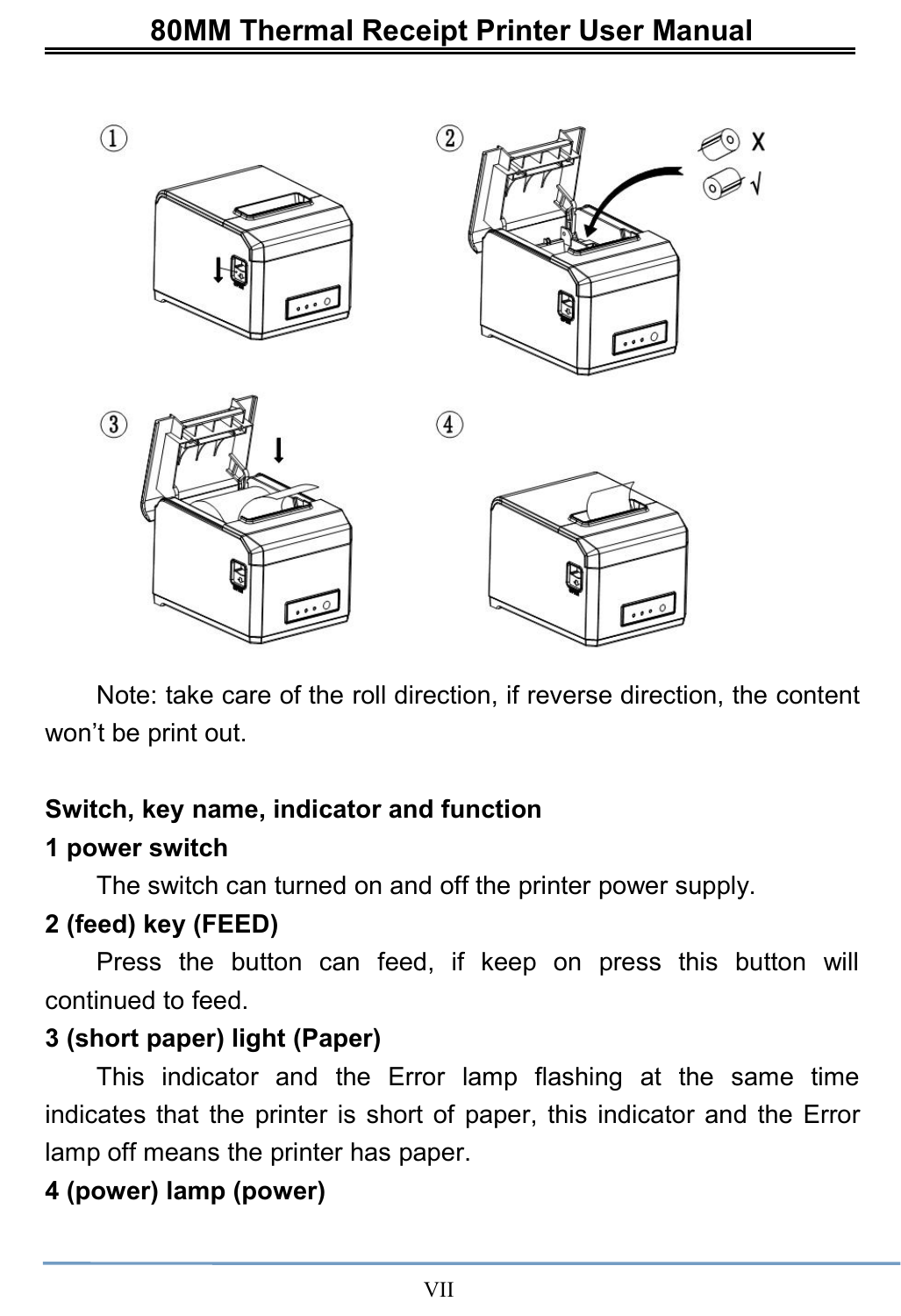The indicator light on indicates that the printer is connected to the power supply, this light off indicates that the printer power is off.

# **5 (error) light (Error)**

When the printer is missing paper, print head overheating, the lid is not closed well etc., the indicator lights will flashing.

#### **Self test**

Printer self-test method is as follow: when the printer connected to the power adapter, press (feed) key and open the printer power at the same time, released the button key after approximately 3-5 seconds, printers will print a self test page.

#### **Cutter stuck maintenance**

Solution 1:Press the power switch to turn off the printer power, restart, let the cutter back.

Solution 2:Open the printer cover, rotating the printing head cutting knife gear, let the cutter return to its initial position, open the cover and install paper roll then can print normally.



Note: do not force open the cover,as to avoid unrecoverable damage to the print head and the cutter.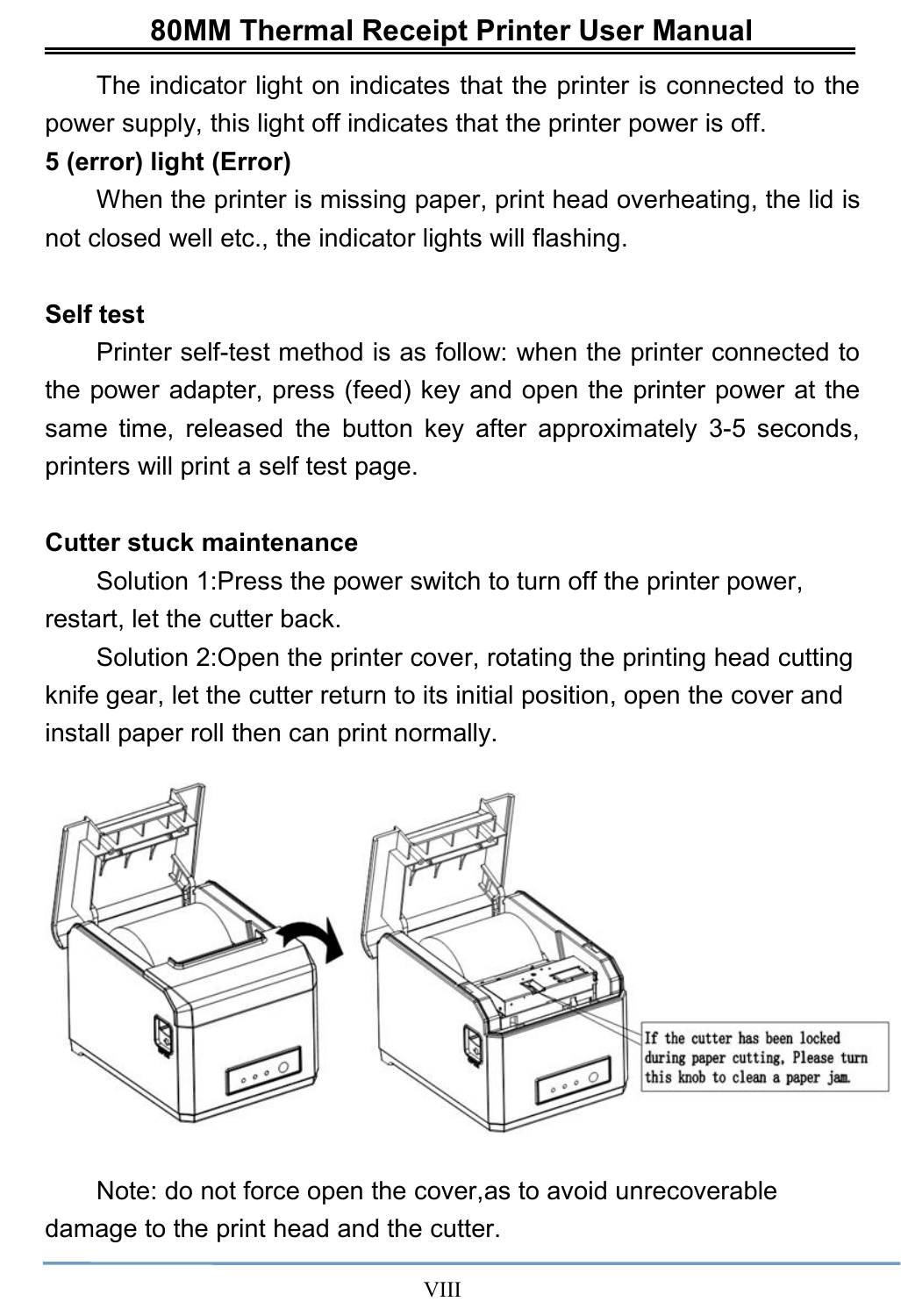#### **Printer driver**

80MM series thermal printer driver mode has two kinds, one is using the port for directly drive printing, one is in stall driver in Windows system to print.

1.port direct drive

In this way, do not need to install the driver, only need to output the character (instructions and data) directly to a port, and to achieve character conversion of print by internal printer hard character library , using port directly drive, make the print control more convenient. If you use port direct drive mode, you need to use the print command set to control the printer's printing, 58MM series thermal printer has been integrated within the ESC/POS instruction set.

2.Install driver in windows system

To install the driver in CD in windows, you only need to call the driver in the program to achieved print. In this way, in fact there is a Windows driver to turn the character into a graphic dot matrix way to print.<br>Windows driver installation steps and instructions:

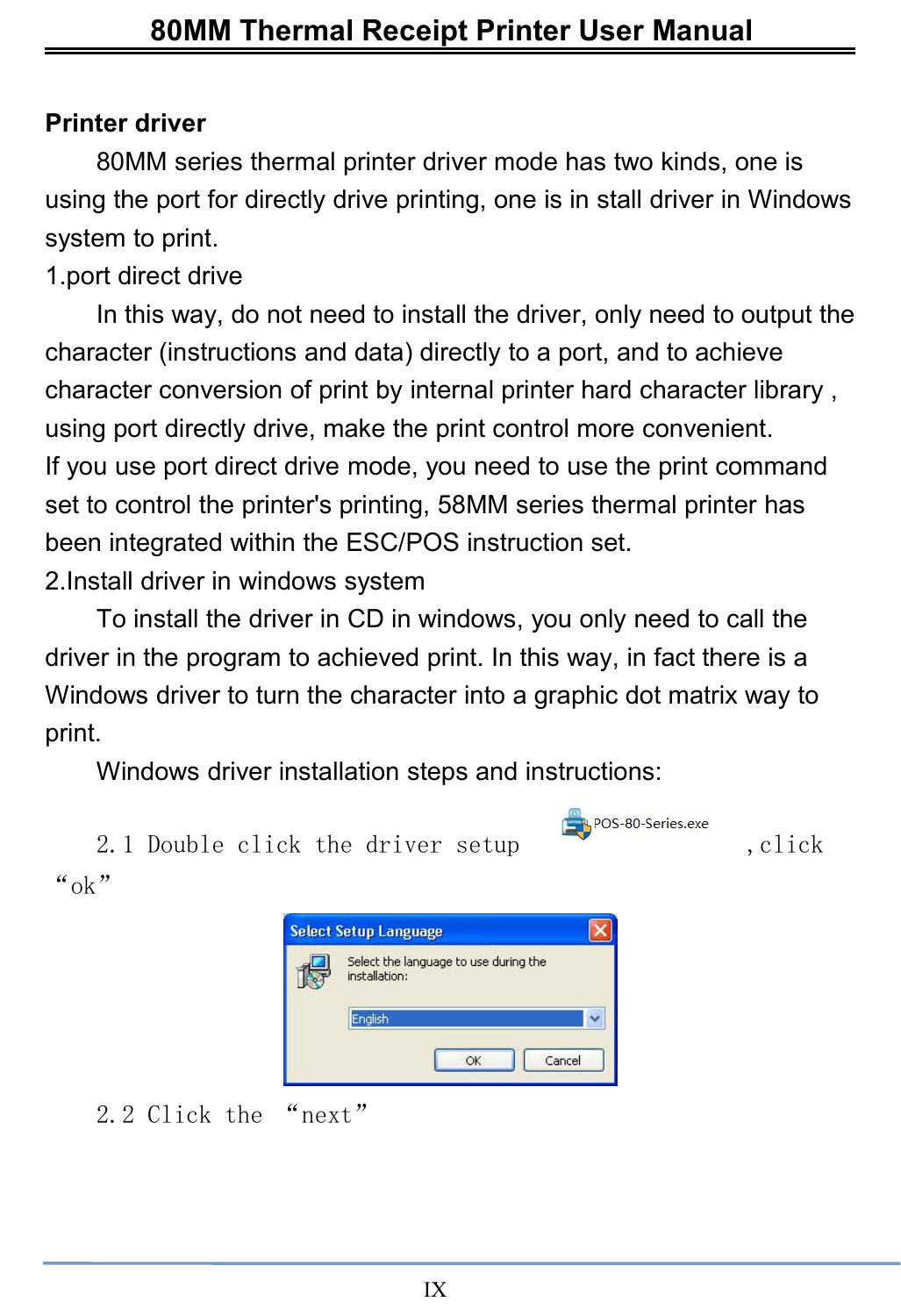

2.3 Select "I accept this Agreement", click "next"

| Please read the following agreement. Scroll down to see the entire agreement.                                                                                                                                                                                                                                                                                                                                                                                                                                                                                                    |  |  |
|----------------------------------------------------------------------------------------------------------------------------------------------------------------------------------------------------------------------------------------------------------------------------------------------------------------------------------------------------------------------------------------------------------------------------------------------------------------------------------------------------------------------------------------------------------------------------------|--|--|
| SOFTWARE LICENSE AGREEMENT OF POS-SERIES PRINTER                                                                                                                                                                                                                                                                                                                                                                                                                                                                                                                                 |  |  |
| IMPORTANT - PLEASE READ CAREFULLY! The POS-Series Printer Driver<br>software you are about to download will be licensed to you, the<br>licensee, on the condition that you agree with the terms and conditions<br>set forth in this legal agreement. PLEASE READ THIS AGREEMENT<br>CAREFULLY. YOU WILL BE BOUND BY THE TERMS OF THIS AGREEMENT IF YOU<br>INSTALL, DOWNLOAD, COPY, OR OTHERWISE USE THE SOFTWARE. If you do not<br>agree to the terms contained in this agreement, please do not install<br>or download the software. Please record the date of download in order |  |  |
| OI have read and accept the license terms                                                                                                                                                                                                                                                                                                                                                                                                                                                                                                                                        |  |  |
| OI do not accept the license terms                                                                                                                                                                                                                                                                                                                                                                                                                                                                                                                                               |  |  |

2.4 Click "install"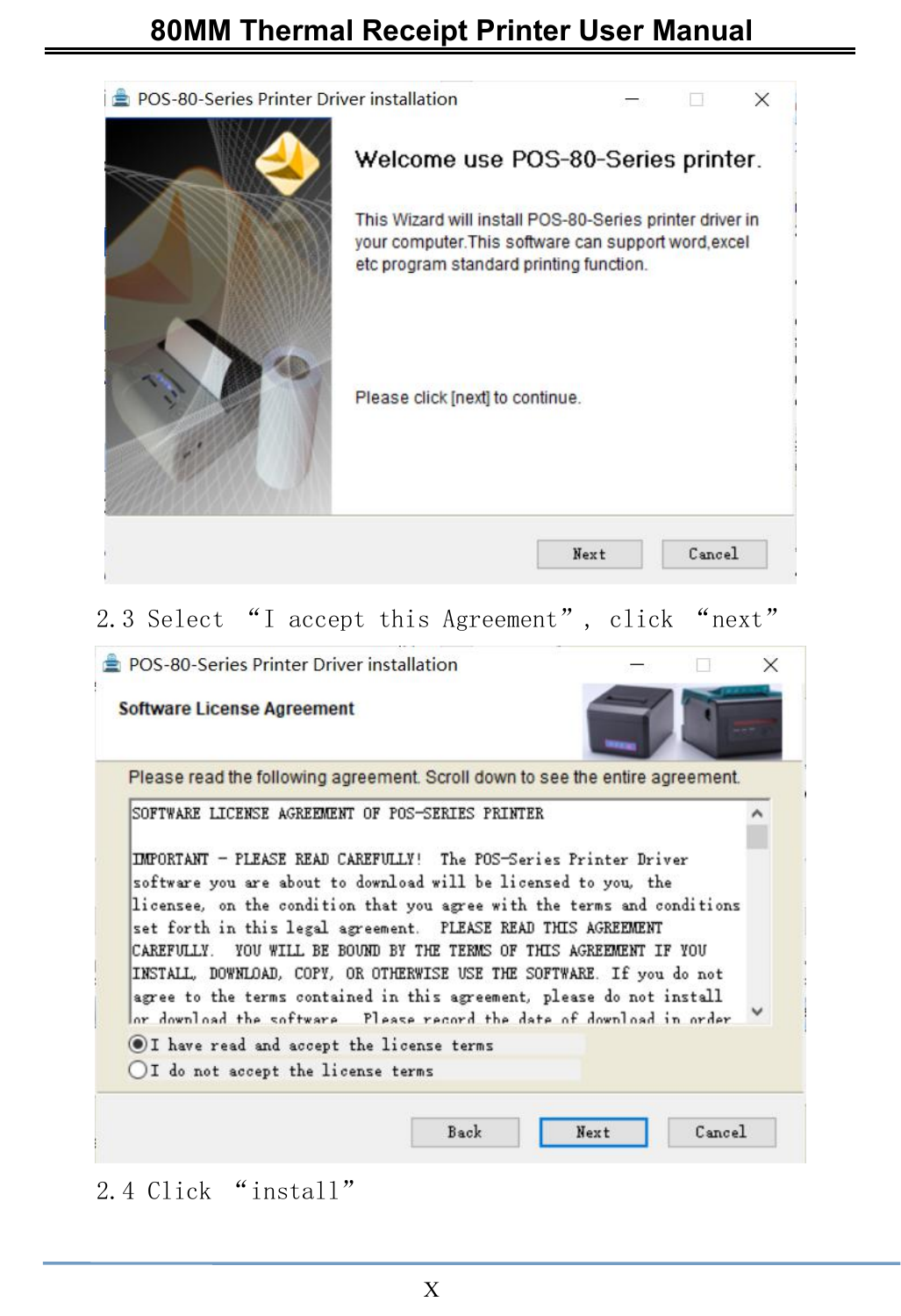| POS-80-Series Printer Driver installation<br><b>Prepare installation</b> |      |         | $\times$ |
|--------------------------------------------------------------------------|------|---------|----------|
| Click "Install" continue                                                 |      |         |          |
|                                                                          |      |         |          |
|                                                                          |      |         |          |
|                                                                          | Back | Install | Cancel   |

2.5 Select the corresponding port(if you want to use with USB, you can choose the default port) and click "Next"

| <b>Printer Settings</b>      |                                                    |                   |   |                  |
|------------------------------|----------------------------------------------------|-------------------|---|------------------|
|                              |                                                    |                   |   |                  |
|                              | Printer Model: POS-60-Series                       |                   |   |                  |
| <b>Printer Settings</b>      |                                                    |                   |   |                  |
|                              | Set Default Printer<br>Printer Name: POS-80-Series |                   |   |                  |
|                              |                                                    |                   |   |                  |
| <b>Printer Port Settings</b> |                                                    |                   |   |                  |
|                              | Port: POS-60 PORT:                                 |                   | Ŵ |                  |
| <b>Baud rate: 19200</b>      | $\sim$                                             | Stop bit: 1       |   | Flow contorl: 硬件 |
| Data bits: 8                 |                                                    | Even-odd check: 无 |   |                  |
|                              |                                                    |                   |   |                  |
|                              |                                                    | Back              |   | Next>><br>Cancel |

2.6 Click "Finish" to complete the driver installation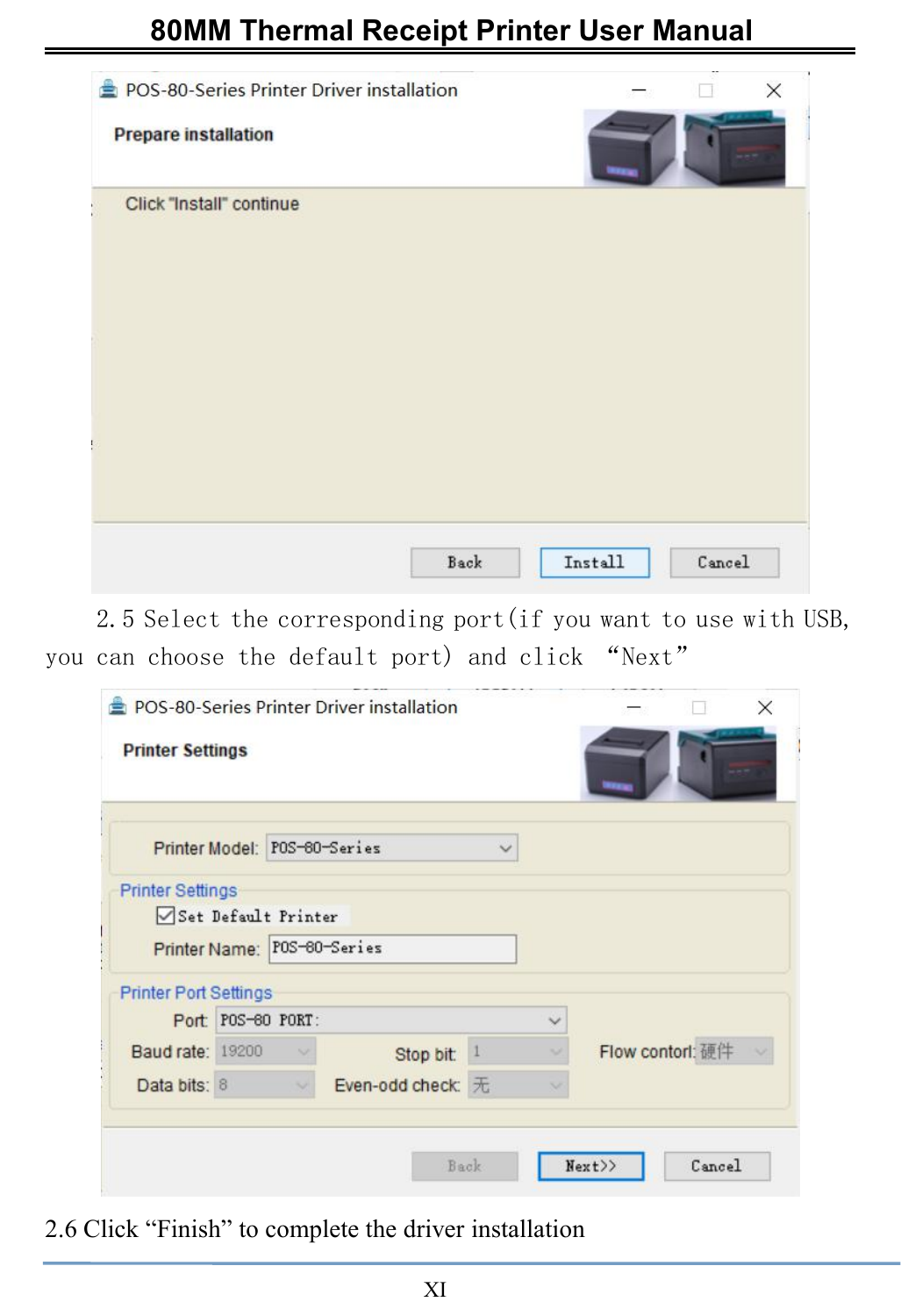

#### **Printer Repair and maintenance**

1. printer external and warehouse cleaning: please use a wet cloth gently wipe the printer surface and internal paper warehouse.

2. Printer core clean: printer core must be clean on time, especially the quality of printing is decline, cleaning methods are as follows: put cotton dipped in anhydrous alcohol and gently wipe the printer core ceramic parts as shown in the picture below until clean enough.

3.If find water inside printer, Please immediately disconnect the printer power, and dry the printer naturally.